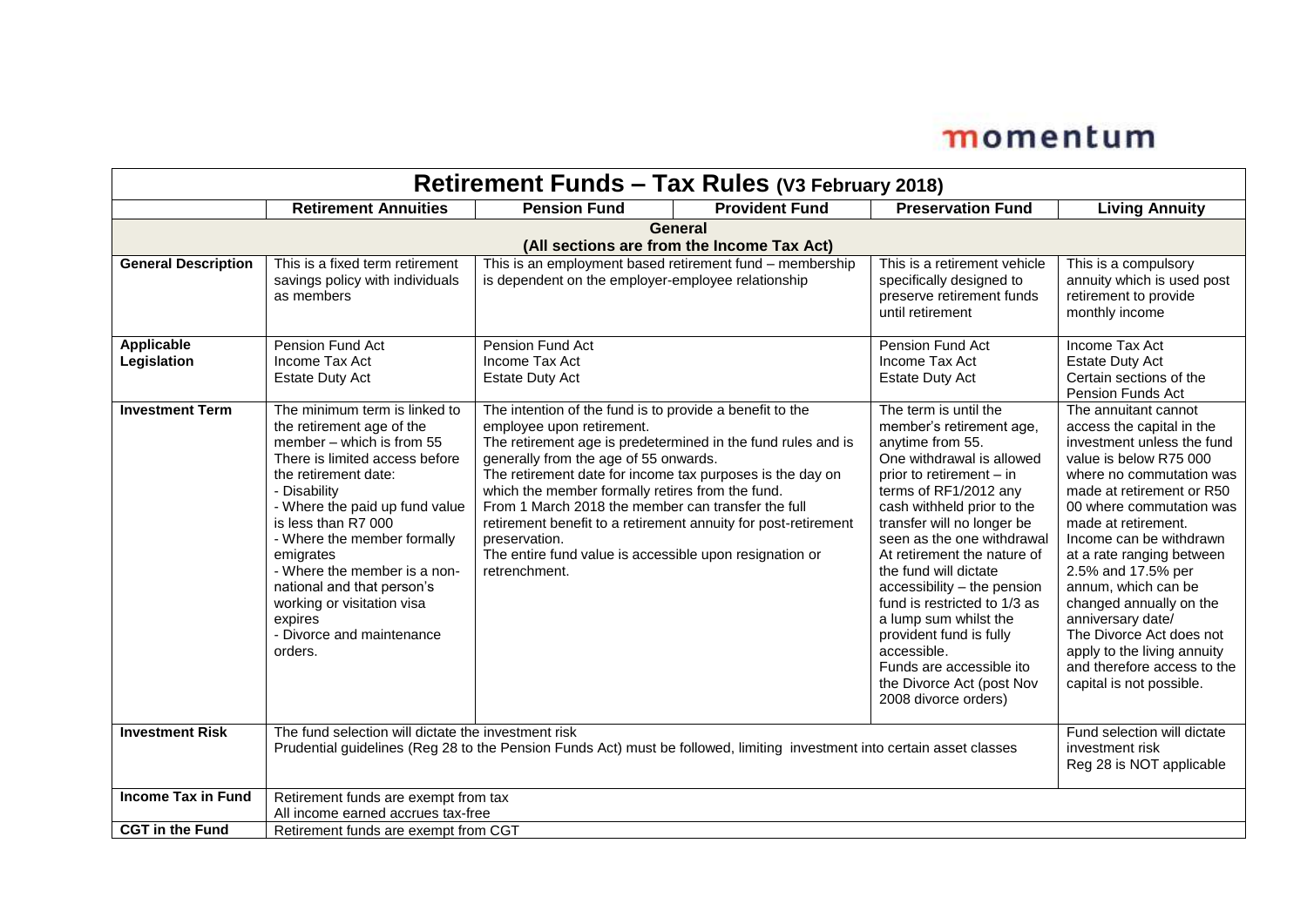|                                                              | <b>Retirement Annuities</b>                                                                                                                                                                                                                                                                                                                                                                                                                                                                                                                                                                                                                                                                                                                                                                                                         | <b>Pension Fund</b> | <b>Provident Fund</b> | <b>Preservation Fund</b> | <b>Living Annuity</b>                                                                                                                                                                                                                                                                                                                                                                                                                                                                                                                                         |  |
|--------------------------------------------------------------|-------------------------------------------------------------------------------------------------------------------------------------------------------------------------------------------------------------------------------------------------------------------------------------------------------------------------------------------------------------------------------------------------------------------------------------------------------------------------------------------------------------------------------------------------------------------------------------------------------------------------------------------------------------------------------------------------------------------------------------------------------------------------------------------------------------------------------------|---------------------|-----------------------|--------------------------|---------------------------------------------------------------------------------------------------------------------------------------------------------------------------------------------------------------------------------------------------------------------------------------------------------------------------------------------------------------------------------------------------------------------------------------------------------------------------------------------------------------------------------------------------------------|--|
| <b>Dividends</b><br><b>Withholding Tax in</b><br><b>Fund</b> | Retirement funds are exempt from DWT                                                                                                                                                                                                                                                                                                                                                                                                                                                                                                                                                                                                                                                                                                                                                                                                |                     |                       |                          |                                                                                                                                                                                                                                                                                                                                                                                                                                                                                                                                                               |  |
| <b>Estate Duty</b>                                           | Retirement funds are not included in the dutiable estate for estate duty purposes                                                                                                                                                                                                                                                                                                                                                                                                                                                                                                                                                                                                                                                                                                                                                   |                     |                       |                          |                                                                                                                                                                                                                                                                                                                                                                                                                                                                                                                                                               |  |
| <b>Estate Duty and</b><br>disallowed<br>contributions        | Where a person dies with disallowed contributions made to retirement funds from 1 March 2015 that did not rank as a deduction under section 11F or was<br>not applied to determine the taxable lump sum in terms of the Second Schedule (paragraph 5 and 6) or was not applied as an exemption in terms of section<br>10C, it will be included in the estate of the deceased, if the date of death is any time after or on 1 January 2016.                                                                                                                                                                                                                                                                                                                                                                                          |                     |                       |                          |                                                                                                                                                                                                                                                                                                                                                                                                                                                                                                                                                               |  |
| <b>Protection against</b><br>creditors                       | During the lifetime of the member and whilst the funds are invested in the retirement fund, it is protected against the creditors<br>of the member<br>Once the member retires from the fund, any lump sum and income received from an annuity can be attached by the<br>member's creditors<br>Upon the death of the member prior to retirement, the retirement fund proceeds will be protected as long as there is a<br>dependant to receive the proceeds (dependants include the spouse, children and those that can prove financial dependency)<br>If the proceeds are payable to a nominated beneficiary (other than a dependant, as defined), the trustees will be obliged to<br>first settle any debts (insofar the aggregate liabilities exceed the aggregate assets in the estate) before making payment to<br>that nominee. |                     |                       |                          | During the lifetime of the<br>annuitant and whilst the<br>funds are in the living<br>annuity, the capital is<br>protected against the<br>creditors of the member,<br>however, the income can<br>be attached<br>Upon the death of the<br>annuitant, the fund value<br>will be protected against<br>the creditors of the<br>annuitant as long as there<br>is a nominated beneficiary<br>- if not and the capital is<br>paid to the deceased<br>estate as a lump sum, the<br>after tax lump sum will be<br>attachable by the creditors<br>of the deceased estate |  |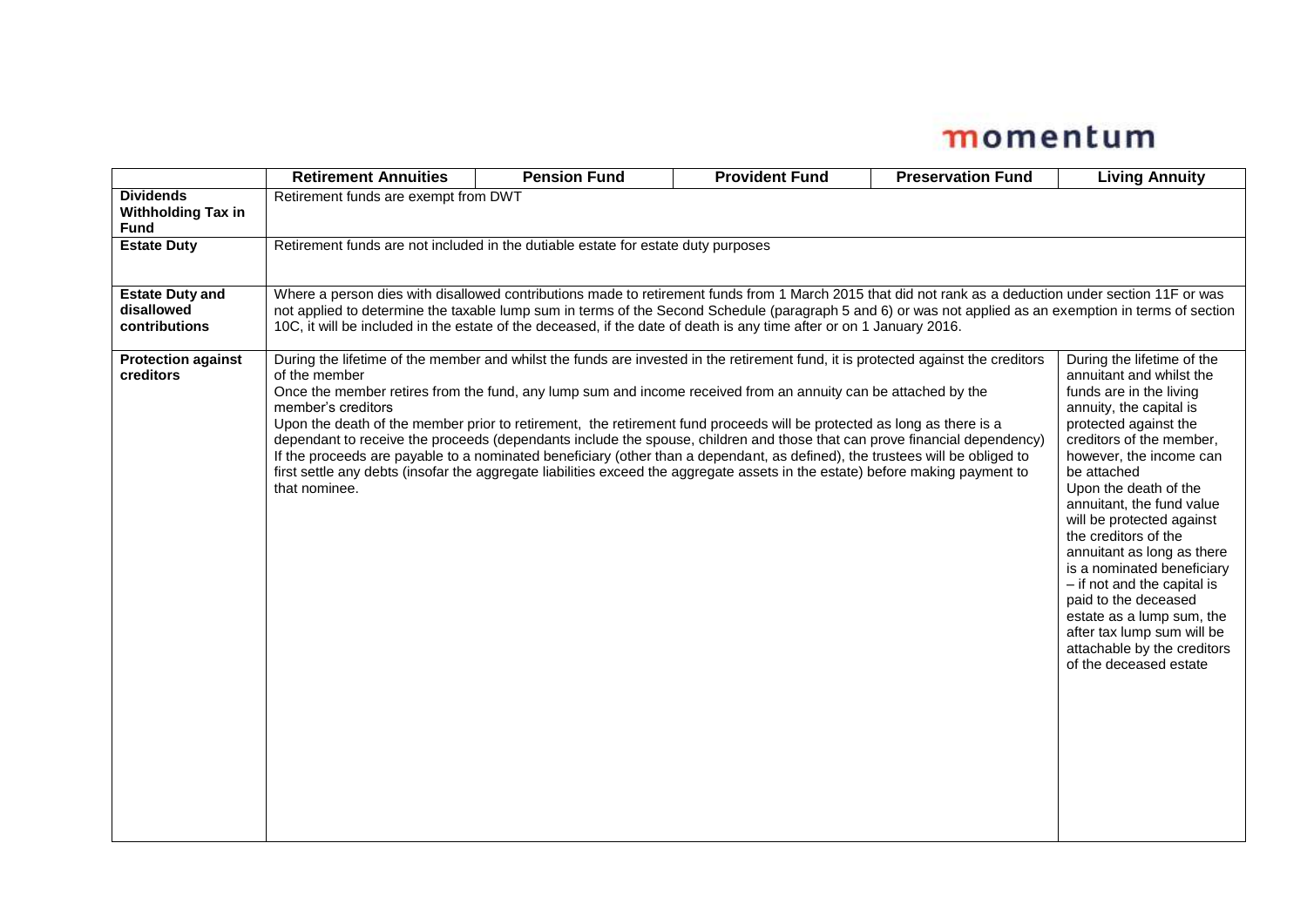|                         | <b>Retirement Annuities</b>                                                                                                                                                                                                             | <b>Pension Fund</b>                                                                                                                                                                                      | <b>Provident Fund</b>                   | <b>Preservation Fund</b>                             | <b>Living Annuity</b>                             |  |  |
|-------------------------|-----------------------------------------------------------------------------------------------------------------------------------------------------------------------------------------------------------------------------------------|----------------------------------------------------------------------------------------------------------------------------------------------------------------------------------------------------------|-----------------------------------------|------------------------------------------------------|---------------------------------------------------|--|--|
| <b>Contributions</b>    |                                                                                                                                                                                                                                         |                                                                                                                                                                                                          |                                         |                                                      |                                                   |  |  |
|                         | (All sections are from the Income Tax Act)                                                                                                                                                                                              |                                                                                                                                                                                                          |                                         |                                                      |                                                   |  |  |
| <b>Employer</b>         | Section 11 (I) – total contribution is allowed as a tax deduction<br>Employer is obliged to add the contributions made to the employee's gross income as a fringe                                                                       |                                                                                                                                                                                                          |                                         | N/A                                                  | N/A                                               |  |  |
|                         | benefit                                                                                                                                                                                                                                 |                                                                                                                                                                                                          |                                         |                                                      |                                                   |  |  |
|                         |                                                                                                                                                                                                                                         |                                                                                                                                                                                                          |                                         |                                                      |                                                   |  |  |
| <b>Employee</b>         | All contributions, including those made to pension, provident and retirement annuity funds,                                                                                                                                             |                                                                                                                                                                                                          |                                         | Transfer from pension fund                           | Transfer from retirement                          |  |  |
|                         | made by the employee and the employer (as long as it was added as a fringe benefit to the                                                                                                                                               |                                                                                                                                                                                                          |                                         | to pension preservation<br>fund or provident fund to | fund to living annuity is tax-<br>free            |  |  |
|                         |                                                                                                                                                                                                                                         | gross income of the employee) will be deductible in terms of section 11F.<br>The deduction is limited to the lesser of: R350 000, OR 27.5% of the greater of remuneration<br>provident preservation fund |                                         |                                                      |                                                   |  |  |
|                         | (excl retirement fund and severance benefit lump sums) or taxable income (excl retirement<br>or pension preservation                                                                                                                    |                                                                                                                                                                                                          |                                         |                                                      |                                                   |  |  |
|                         | fund or severance benefit lump sums, this retirement contribution and the deduction for<br>fund is tax-free                                                                                                                             |                                                                                                                                                                                                          |                                         |                                                      |                                                   |  |  |
|                         | donations), OR taxable income (excl this retirement contribution and taxable capital gains).<br>Where the deduction is not allowed due to it being in excess of this limit, it will roll-over to the                                    |                                                                                                                                                                                                          |                                         |                                                      |                                                   |  |  |
|                         | following year of assessment and be deductible in that following year as if it was made in that                                                                                                                                         |                                                                                                                                                                                                          |                                         |                                                      |                                                   |  |  |
|                         | year - subject to the normal limits.                                                                                                                                                                                                    |                                                                                                                                                                                                          |                                         |                                                      |                                                   |  |  |
|                         |                                                                                                                                                                                                                                         |                                                                                                                                                                                                          | <b>Proceeds upon Withdrawal</b>         |                                                      |                                                   |  |  |
| When can                | Withdrawal can be made:                                                                                                                                                                                                                 | Upon resignation from employment or retrenchment                                                                                                                                                         |                                         | One lump sum withdrawal                              | Withdrawal can be made:                           |  |  |
| withdrawal be<br>made?  | -If fund value in registered<br>fund is below R7 000                                                                                                                                                                                    |                                                                                                                                                                                                          |                                         | is allowed prior to<br>retirement                    | -No upfront lump sum<br>taken and fund value less |  |  |
|                         | -If the member is no longer a                                                                                                                                                                                                           |                                                                                                                                                                                                          |                                         |                                                      | than R75 000, or                                  |  |  |
|                         | tax resident                                                                                                                                                                                                                            |                                                                                                                                                                                                          |                                         |                                                      | -Upfront lump sum taken                           |  |  |
|                         | If a non-national member's                                                                                                                                                                                                              |                                                                                                                                                                                                          |                                         |                                                      | and fund value is less than                       |  |  |
| Taxable party in the    | visa expires                                                                                                                                                                                                                            |                                                                                                                                                                                                          |                                         |                                                      | R50 000<br>N/A                                    |  |  |
| event of divorce        | Divorces prior to 13 September 2007 - where the accrual takes place after 1 March 2009, no tax is payable<br>Divorces post 13 September 2007 - the non-member spouse be liable as per the table below                                   |                                                                                                                                                                                                          |                                         |                                                      |                                                   |  |  |
|                         |                                                                                                                                                                                                                                         |                                                                                                                                                                                                          |                                         |                                                      |                                                   |  |  |
| <b>Taxation of lump</b> | Taxable lump sum is determined by deducting the following from the withdrawal lump sum:                                                                                                                                                 |                                                                                                                                                                                                          |                                         |                                                      |                                                   |  |  |
| sum                     | -Contributions that did not qualify as a tax deduction, previously taxed divorce awards that were transferred to an approved retirement fund, any previously                                                                            |                                                                                                                                                                                                          |                                         |                                                      |                                                   |  |  |
|                         | taxed transfer amounts to the retirement fund and pre-1998 amounts transferred from a public sector fund.<br>- Any amount transferred from this retirement fund from which the withdrawal is made, to another approved retirement fund; |                                                                                                                                                                                                          |                                         |                                                      |                                                   |  |  |
|                         | Plus: All withdrawal lump sums previously received (the tax paid on these withdrawal amounts will be deducted from this calculated amount).                                                                                             |                                                                                                                                                                                                          |                                         |                                                      |                                                   |  |  |
|                         | The taxable lump sum will be taxed in terms of the following table:                                                                                                                                                                     |                                                                                                                                                                                                          |                                         |                                                      |                                                   |  |  |
|                         | R0-R25000                                                                                                                                                                                                                               | <b>Rate of Tax</b><br>Taxable income from lump sum benefit<br>Nil                                                                                                                                        |                                         |                                                      |                                                   |  |  |
|                         | R25 001 - R660 000                                                                                                                                                                                                                      |                                                                                                                                                                                                          | 18% of taxable income exceeding R25 000 |                                                      |                                                   |  |  |
|                         | R114 300 plus 27% of the amount exceeding R660 000<br>R660 001 - R990 000                                                                                                                                                               |                                                                                                                                                                                                          |                                         |                                                      |                                                   |  |  |
|                         | R203 400 plus 36% of the amount exceeding R990 000<br>R990 001 and above                                                                                                                                                                |                                                                                                                                                                                                          |                                         |                                                      |                                                   |  |  |
|                         |                                                                                                                                                                                                                                         |                                                                                                                                                                                                          |                                         |                                                      |                                                   |  |  |